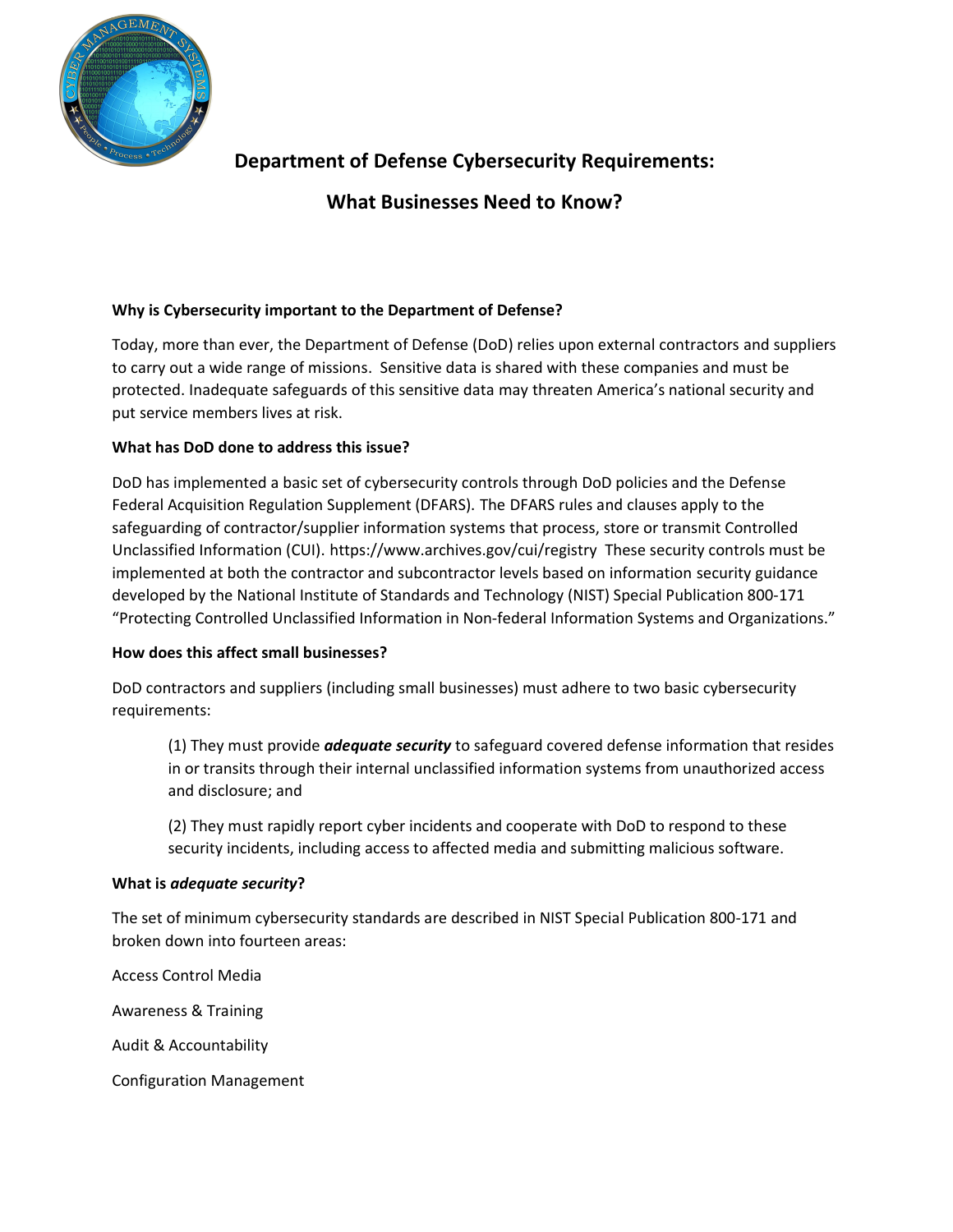Identification & Authentication Incident Response Maintenance Media Protection Personnel Security Physical Protection Risk Assessment Security Assessment System & Communications Protection System & Information Integrity

In each of these areas, there are specific security requirements that DoD contractors/suppliers must implement.

#### **What is the deadline?**

Full compliance was initially required no later than **December 31, 2017**. The contractor/supplier were to notify the DoD CIO within 30 days of contract award, of any security requirements not implemented at the time of contract award. They can propose alternate, equally effective, measures to DoD's CIO through their contracting officer

If DoD determines that other measures are required to provide adequate security in a dynamic environment based on an assessed risk or vulnerability, contractors may also be required to implement additional security precautions.

#### **How do small businesses attain these standards?**

NIST SP 800-171 can be found at:

# **http://nvlpubs.nist.gov/nistpubs/SpecialPublications/NIST.SP.800-171r1.pdf**

SP 800-171 references another document (NIST Special Publication 800-53) which goes into more detail about the security controls. In addition, NIST SP 800-37, "Guide for Applying the Risk Management Framework to Federal Information Systems", Sections 3.3 to 3.6 may provide small business a systematic step-by-step approach to implementing, assessing and monitoring the controls.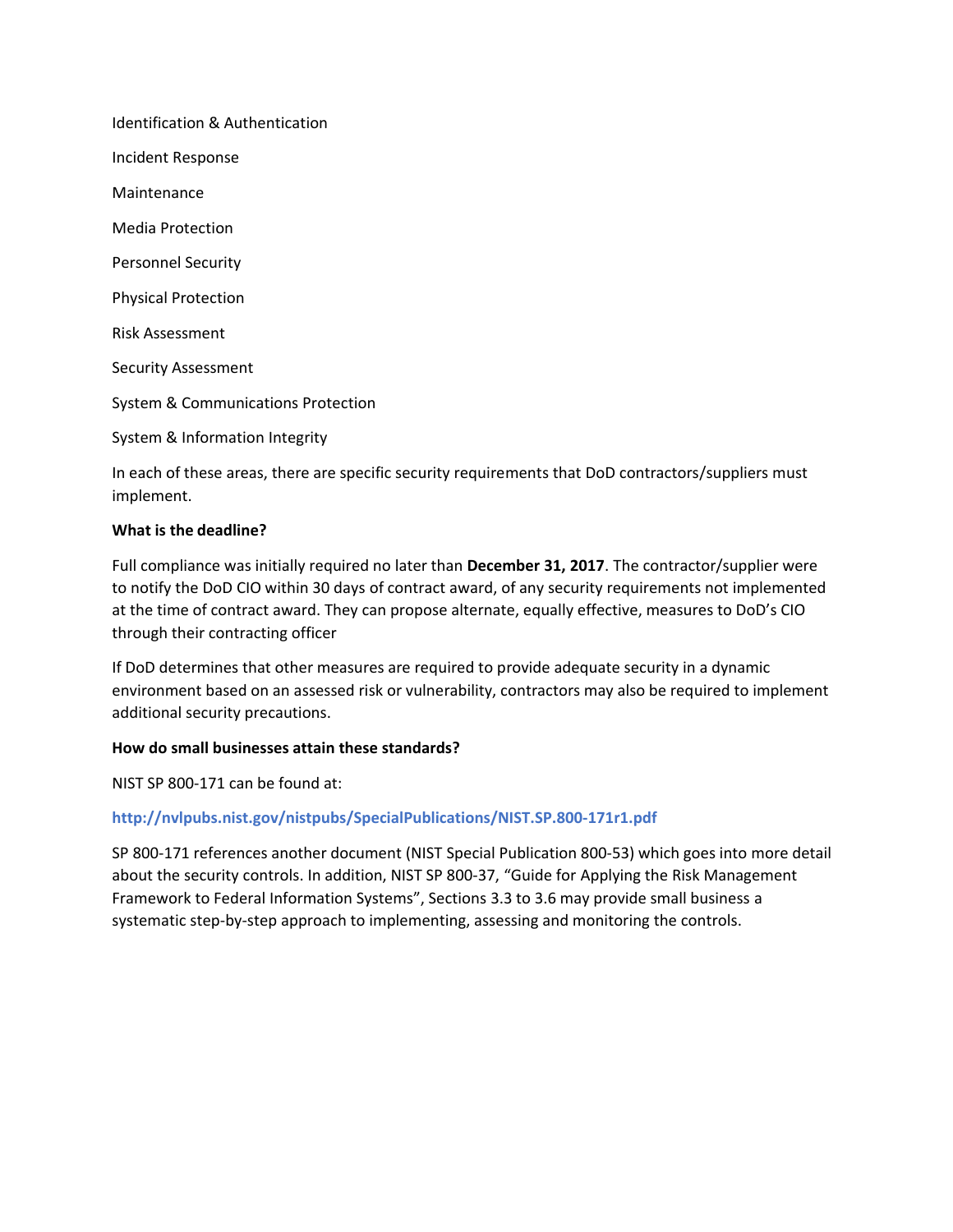

#### **How do I meet the SP 800-171 Requirements?**

Meeting the SP 800-171 is not a one-time fix, rather it is a continuous assessment, monitoring and improvement process. Periodically assess the security controls in your company's systems to determine if the controls are effective in their application. Develop and implement plans of action designed to correct deficiencies and reduce or eliminate vulnerabilities in systems. Monitor security controls on an ongoing basis to ensure the continued effectiveness of the controls. Develop, document, and periodically update system security plans that describe system boundaries, system environments of operation, how security requirements are implemented, and the relationships with or connections to other systems.

Although these requirements may initially seem overwhelming, small businesses can use this framework to divide the project into small, manageable chunks and work toward attaining compliance. Incurred costs may also be recoverable under a cost reimbursement contract pursuant to FAR 31.201-2.

#### **May small businesses outsource these requirements?**

Small businesses may use subcontractors and/or outsource information technology requirements, but they are responsible for ensuring that these entities they use meet the cybersecurity standards. If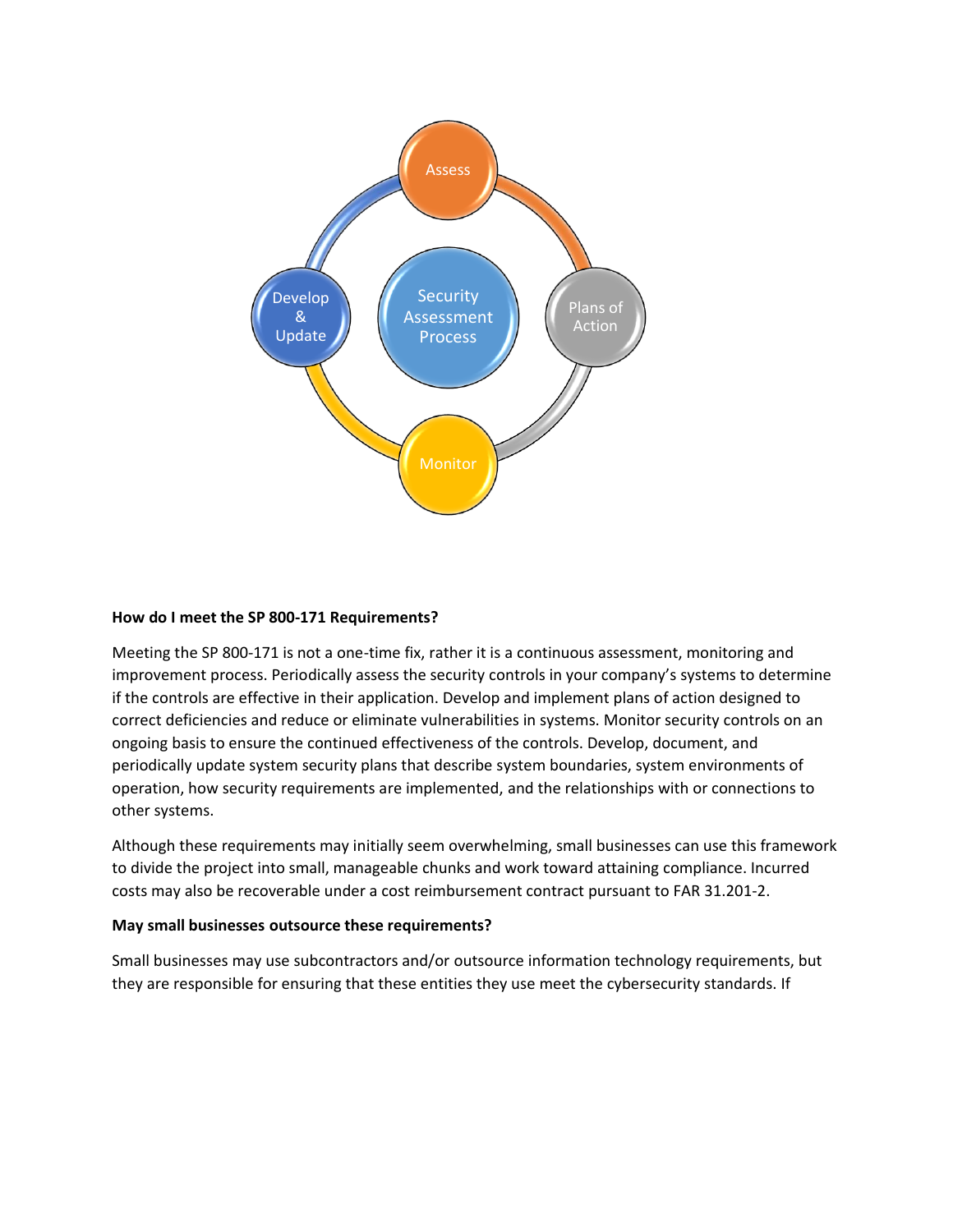they anticipate using cloud computing, they should ensure the cloud service meets FedRAMP "moderate" security requirements and complies with incident reporting, media, and malware submission requirements.

## **What if there is a potential breach?**

Don't panic. Cybersecurity occurs in a dynamic environment. Hackers are constantly coming up with new ways to attack information systems and DoD is constantly responding to these threats. So, even if you do everything right and institute the strongest checks and controls, it is possible that someone will come up with a new way to penetrate these measures. DoD does not penalize small businesses acting in good faith. The key is to work in partnership with DoD so that new strategies can be developed to stay one step ahead of the hackers.

Contact DoD immediately . Bad news does not get any better with time. These attacks threaten America's national security and put service members lives at risk. DoD should respond quickly to change operational plans and to implement measures to respond to new threats and vulnerabilities So, small businesses should report any potential breaches to DoD within **seventy-two (72) hours** of discovery of any incident. Report these incidents directly on-line: **https://dibnet.dod.mil/** Interpret potential breaches broadly to include all actions taken using computer networks that result in actual or potentially adverse effects on information systems and/or the information residing therein. These include "possible ex-filtration, manipulation, or other loss or compromise of controlled technical information from an unclassified information system" and "any unauthorized access to an unclassified information system on which such controlled technical information is resident or transiting."

Be helpful and transparent. Businesses must also cooperate with DoD to respond to these security incidents. They should immediately preserve and protect all evidence and capture as much information about the incident as possible. They should review their networks to identify compromised computers, services, data, and user accounts and identify specific covered defense information that may have been lost or compromised.

# **What is a System Security Plan?**

A document that describes how a small manufacturer meets the security requirements for a system or how a small manufacturer plans to meet the requirements. The system security plan describes the system boundary; the environment in which the system operates; how the security requirements are implemented; and the relationships with or connections to other systems

#### **What are Plans of Action?**

A small manufacturer should develop Plans of Action that describe how any unimplemented security requirements will be met and how any planned mitigations will be implemented. Companies can document the system security plan and plan of action as separate or combined documents and in any chosen format.

When requested, the System Security plan and any associated Plans of Action for any planned implementations or mitigations should be submitted to the responsible federal agency/contracting